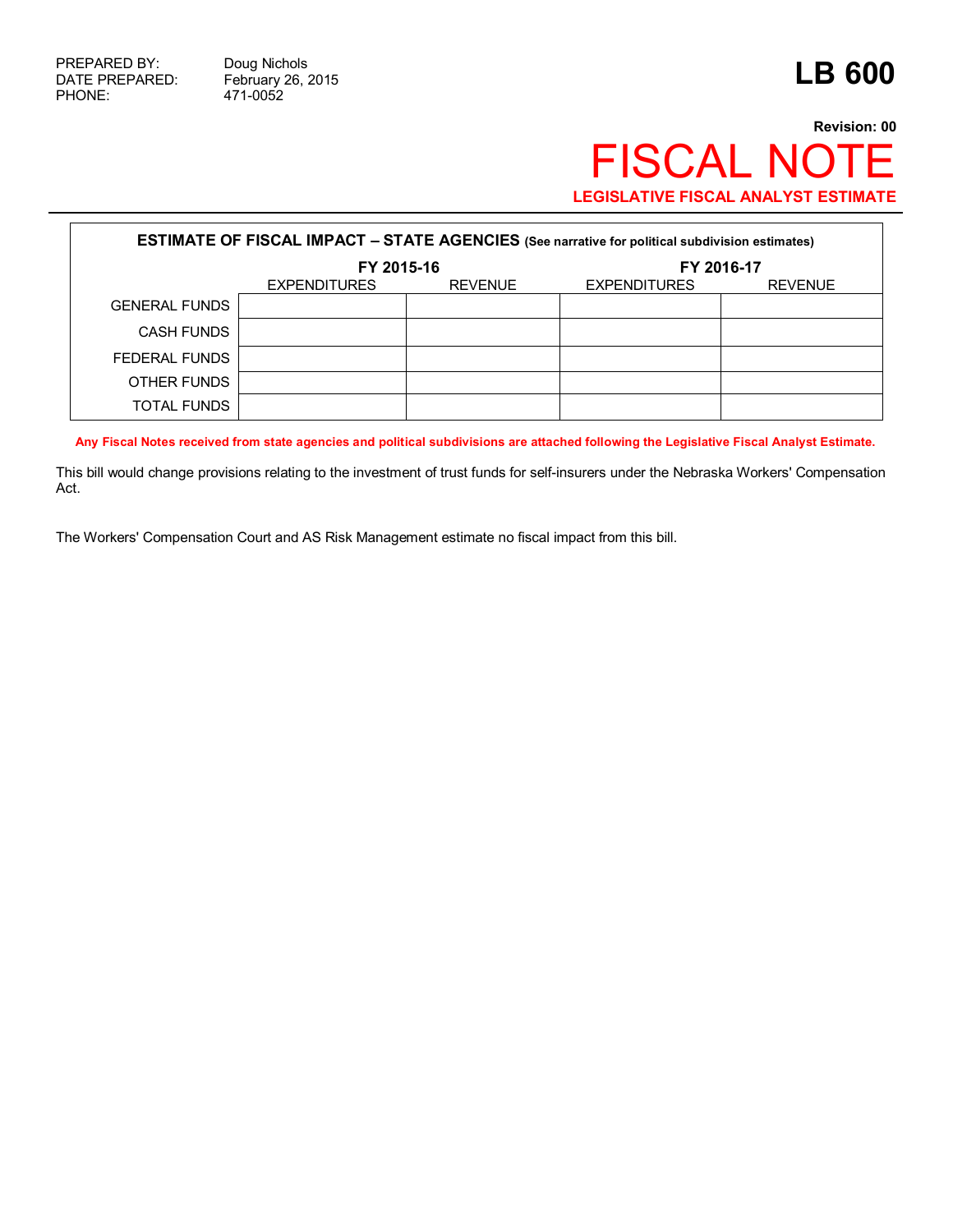Please complete **ALL** (5) blanks in the first three lines.

**Capital outlay**…………………...………….. **Aid**…………………………………………... **Capital improvements**……………………...  **TOTAL**……………………………….....

| $LB^{(1)}$<br>600                                                             |                     |                                      |                                                                   | <b>FISCAL NOTE</b>           |  |  |
|-------------------------------------------------------------------------------|---------------------|--------------------------------------|-------------------------------------------------------------------|------------------------------|--|--|
| State Agency OR Political Subdivision Name: (2)                               |                     | Nebraska Workers' Compensation Court |                                                                   |                              |  |  |
| Prepared by: (3)<br>Glenn Morton                                              |                     | Date Prepared: (4) 01/22/15          |                                                                   | Phone: $(5)$<br>402-471-3602 |  |  |
|                                                                               |                     |                                      | <b>ESTIMATE PROVIDED BY STATE AGENCY OR POLITICAL SUBDIVISION</b> |                              |  |  |
|                                                                               |                     | FY 2015-16                           |                                                                   | FY 2016-17                   |  |  |
|                                                                               | <b>EXPENDITURES</b> | <b>REVENUE</b>                       | <b>EXPENDITURES</b>                                               | <b>REVENUE</b>               |  |  |
| <b>GENERAL FUNDS</b>                                                          |                     |                                      |                                                                   |                              |  |  |
| <b>CASH FUNDS</b>                                                             |                     |                                      |                                                                   |                              |  |  |
| <b>FEDERAL FUNDS</b>                                                          |                     |                                      |                                                                   |                              |  |  |
| <b>OTHER FUNDS</b>                                                            |                     |                                      |                                                                   |                              |  |  |
| <b>TOTAL FUNDS</b>                                                            |                     |                                      |                                                                   |                              |  |  |
| <b>Explanation of Estimate:</b>                                               |                     |                                      |                                                                   |                              |  |  |
| No fiscal impact                                                              |                     |                                      |                                                                   |                              |  |  |
|                                                                               |                     |                                      |                                                                   |                              |  |  |
| <b>BREAKDOWN BY MAJOR OBJECTS OF EXPENDITURE</b>                              |                     |                                      |                                                                   |                              |  |  |
| <b>Personal Services:</b><br><b>NUMBER OF POSITIONS</b><br>2015-16<br>2016-17 |                     |                                      |                                                                   |                              |  |  |
| POSITION TITLE                                                                |                     | $15 - 16$<br>$16 - 17$               | <b>EXPENDITURES</b>                                               | <b>EXPENDITURES</b>          |  |  |
|                                                                               |                     |                                      |                                                                   |                              |  |  |
|                                                                               |                     |                                      |                                                                   |                              |  |  |
|                                                                               |                     |                                      |                                                                   |                              |  |  |
|                                                                               |                     |                                      |                                                                   |                              |  |  |
|                                                                               |                     |                                      |                                                                   |                              |  |  |

  $\begin{array}{c} \begin{array}{c} \begin{array}{c} \begin{array}{c} \end{array} \\ \end{array} \end{array} \end{array} \end{array} \end{array} \end{array} \begin{array}{c} \begin{array}{c} \begin{array}{c} \end{array} \\ \end{array} \end{array} \begin{array}{c} \begin{array}{c} \end{array} \end{array} \end{array} \begin{array}{c} \begin{array}{c} \end{array} \end{array} \end{array} \begin{array}{c} \begin{array}{c} \end{array} \end{array} \end{array} \begin{array}{c} \begin{array}{c} \end{array} \end{array} \begin{array}{c} \$ 

| v. | ۰. | ×<br>٠ |
|----|----|--------|
|    |    |        |